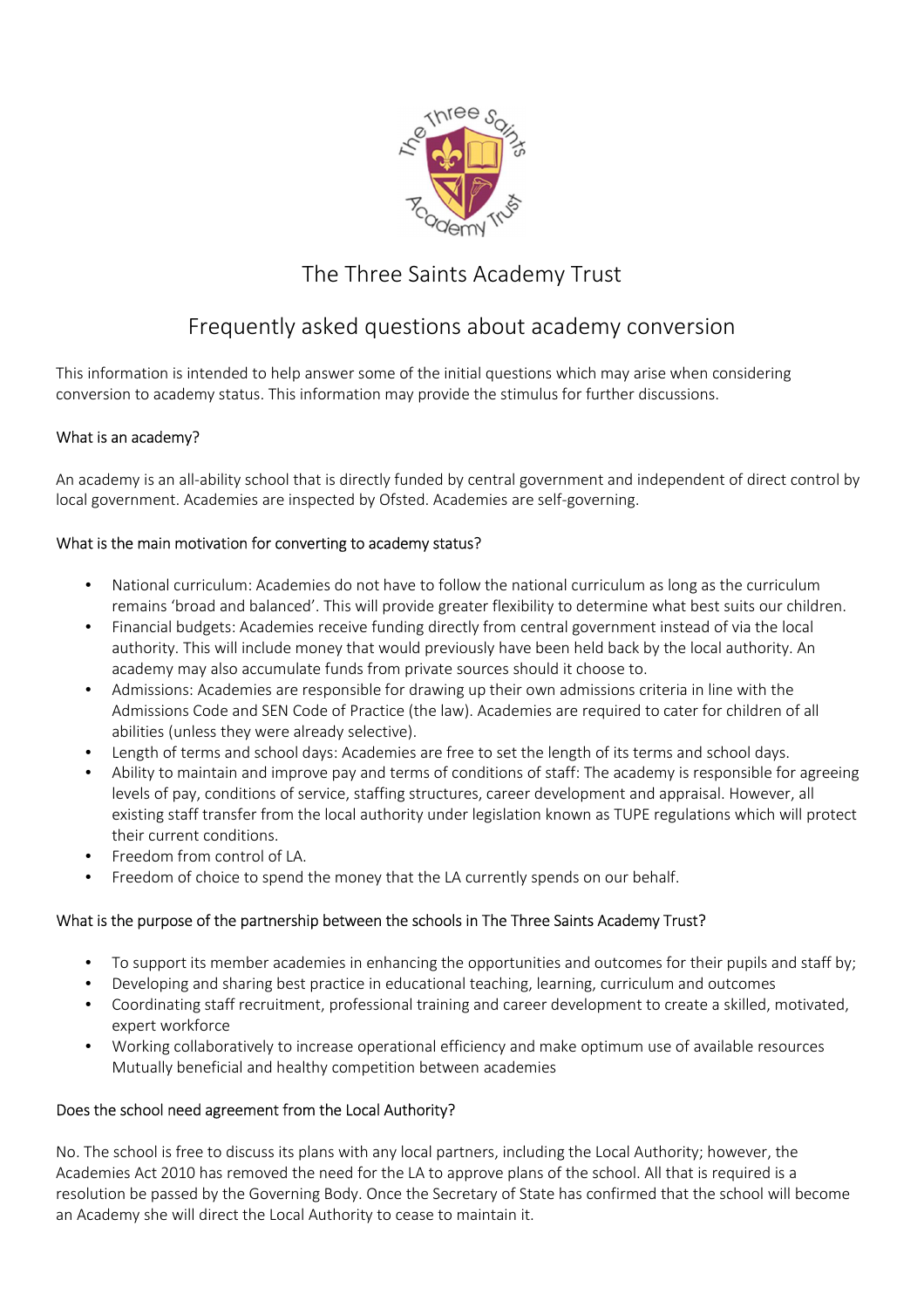## Who makes the decision to become an academy?

The governing body.

## How long does it take to become an Academy?

We would expect that the process could take a minimum of six months.

### Do schools converting need a commercial/business or other Sponsor?

No. Schools which are converting to Academy status are not required to have any kind of Sponsor, although they are free to work with any external organisation they choose.

#### Is an academy like a business?

No. A business makes profit for its shareholders. An academy is a charitable trust which cannot make profit.

## Are academies bound by the same rules and regulations as other schools?

Academies are required to follow the law and guidance on admissions, special educational needs and exclusions.

## Will the academy follow the National Curriculum?

Yes, but it would have more freedom to try different things in the curriculum and make sure that what is taught is relevant to our pupils and their specific needs.

## Does becoming an academy change the relationship with local schools and the community?

No. Academy funding agreements state that they must ensure that the school will be at the heart of its community, collaborating and sharing facilities and expertise with other local schools and the wider community.

#### As an academy, will it still work with the local authority (LA)?

Academies are independent of the local authority. Academies can choose to continue working with the LA.

#### How does governance work?

The Three Saints Academy Trust has a board of directors who are ultimately responsible for the work of the Trust and the academies in it. We devolve as much responsibility as possible to the individual academies. The Board of Directors is responsible for appointing the majority of the governors on each academy governing body, including the post of Chair of Governors. Each academy has its own governing body who work with the academy Principal to check that the academy is making good progress. Each governing body has parent/carer representatives and a staff governor. All Church of England Schools will have governors representing the Parish Church Council and Diocese. The academy Principal is always a governor for the time they are employed in that role.

The governing body will set the vision for the academy in line with the overall commitment of The Three Saints Academy Trust. The governing body also draft the academy spending plan and improvement plan for approval by The Three Saints Academy Trust.

The governing body has delegated powers from the Trust Board including the management of finance and property and the appointment of staff. The schedule of delegation is the same across each of the academies within the Trust. With the exception of any school in an Ofsted category.

#### How will parents have a say in the schools running and decision making?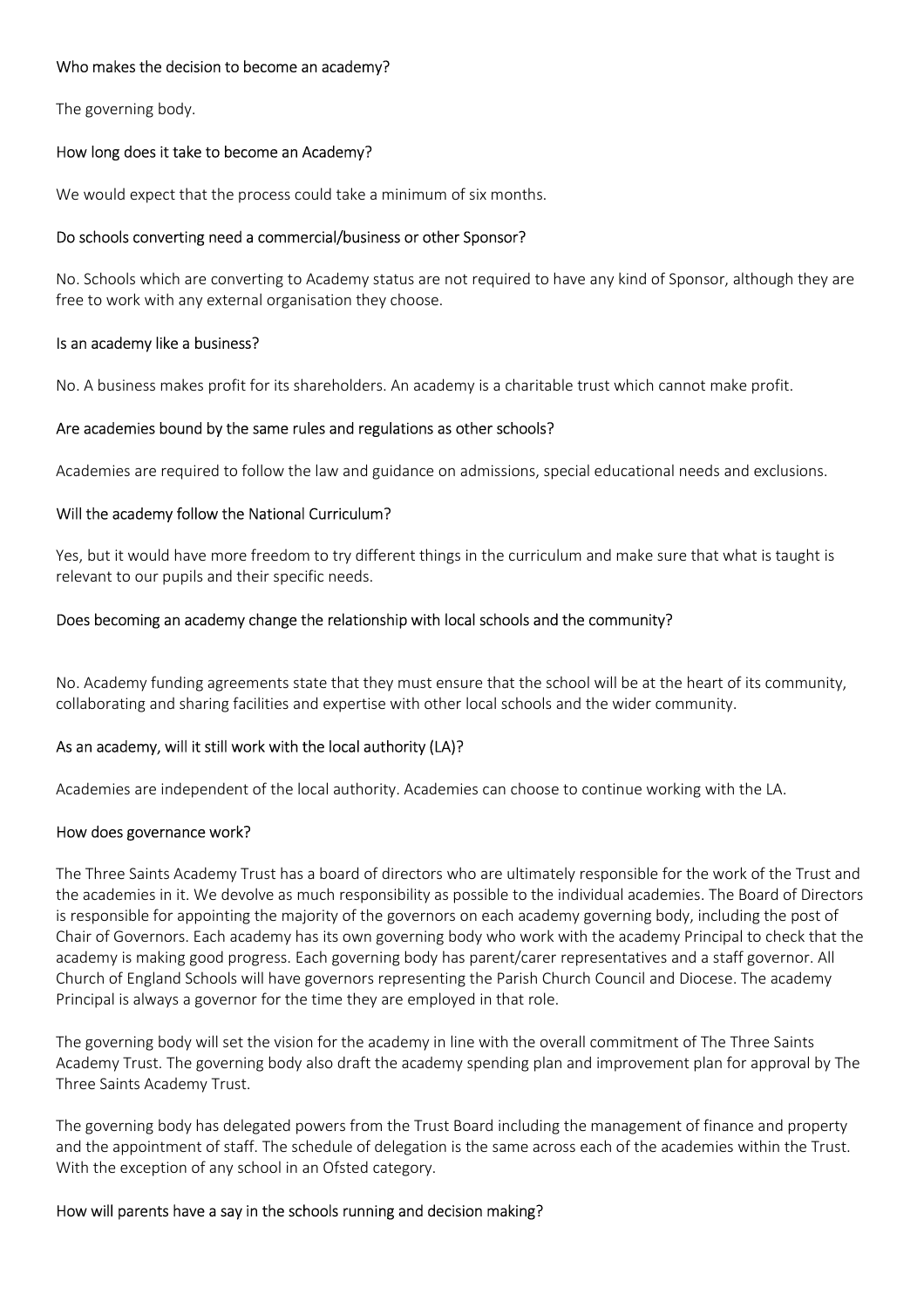As stated above, each school will have parent representatives on their governing body. Each school will also have an active Parents Forum with class representatives. The parents forum will meet 3 times a year and act as the school's parent consultative body.

# What will happen to our school's funding?

The Department for Education meets the running costs for an academy in full. Academy funding is calculated on a like-for-like basis with local authority schools, following the local funding agreement. Therefore the academy will have a similar budget to that of its predecessor maintained school. With greater freedom to procure services from other providers and to realise cost efficiencies across the network, the academy will be able to make more efficient use of resources to support school improvement. Like other schools, an academy cannot run at a loss or agree a deficit budget.

# How will the school be accountable financially?

An academy is governed by the rules and regulations for charitable trusts, we will be required to produce and file accounts and trustees cannot be paid. There will be robust systems with an audit conducted by our external independent auditor BDO.

# How does academy status affect SEN funding?

SEN funding will come directly from the government through the Education Funding Agency. Funding allocated to a named child would continue to be funded directly by the local authority.

# Does it cost to become an academy?

Yes. There are legal costs associated with becoming an academy. The government gives each converting academy £25,000 to contribute towards these costs.

# Who will own the school building and land?

The local authority and/or Diocese will be required to grant a 125 year lease to the academy trust.

# Will the staff stay the same?

When a school converts from a local authority maintained school to a new academy, all permanent staff are entitled to transfer to it under the same employment terms and conditions.

# Will the terms of employment for staff change?

As part of TUPE arrangements, staff are entitled to transfer to the new academy under the same employment terms and conditions. However, it is essential that the academy is able to respond to the changing curriculum requirements and educational demands. This may therefore require consultation with staff and trade unions, once the academy has been established, on changes to terms and conditions of employment. This would be necessary if, for example, the Trust wished to introduce a particular organisational change to the academy's term dates, or if curriculum demands and the need for improved educational outcomes required a different leadership and organisational structure.

# What will happen with regard to staff pensions?

If you are a teacher in the current school, your pension will continue as part of the teacher's pension scheme, with the Trust continuing with the same employer responsibilities as the predecessor school. Non-teaching staff will usually be members of the local government pension scheme and the Trust will secure 'admitted body' status with the local pension authority to protect the pension rights of employees and take on employer responsibility, both for contributions and administration of the scheme. Staff can opt out of either if they wish to make alternative provision.

# What happens if the headteacher leaves?